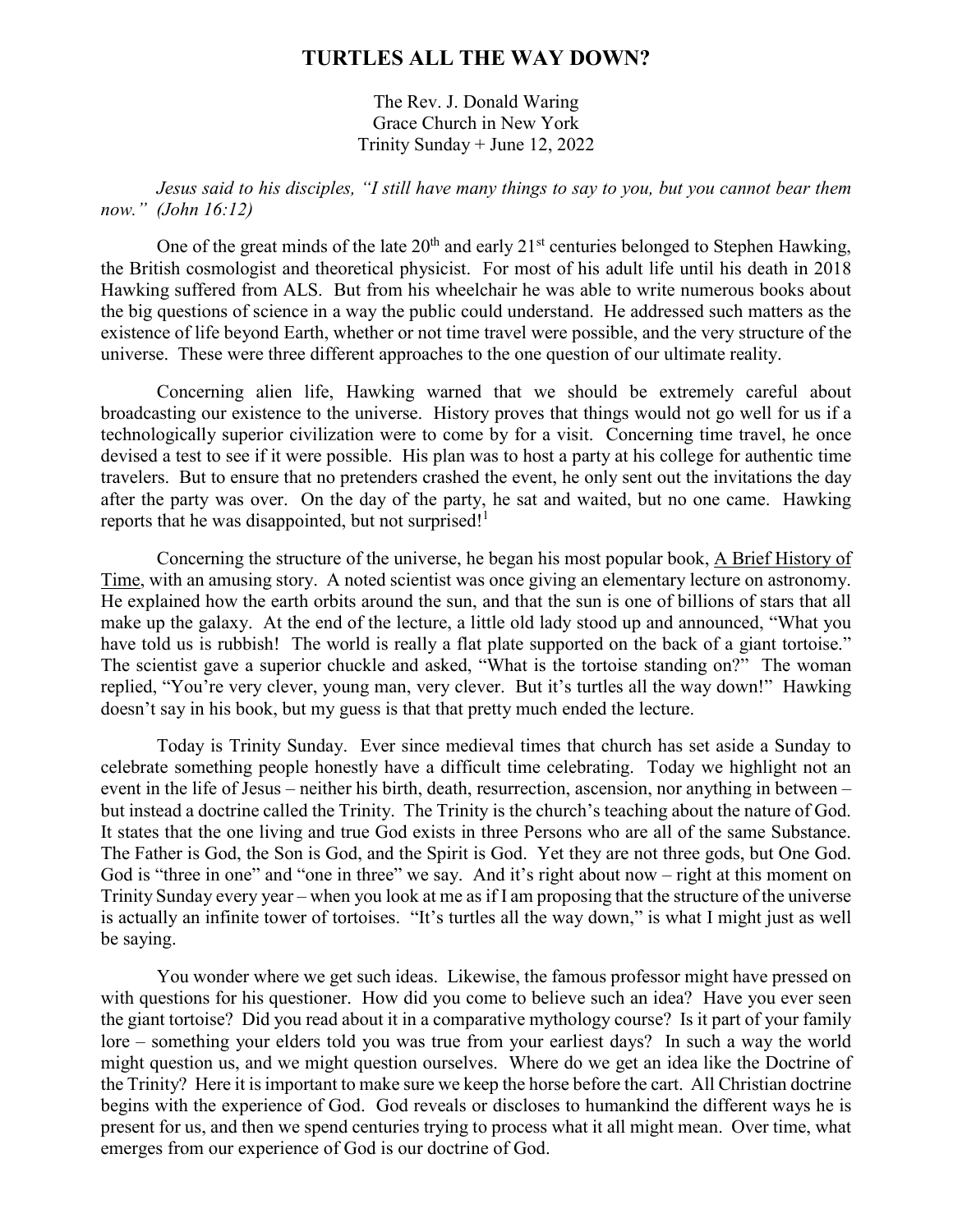So the key question for Trinity Sunday might simply be this: what has been your experience of God? All of us have experienced God, whether we know it or not. Perhaps for you it begins with the wonder of creation, the mystery beyond us. The creation itself bespeaks a Creator. The beauty and complexity of the creation simply cannot be uncaused. It isn't good enough to say that the creation came to be through the laws of nature, and the laws of nature keep it all going. What are the laws of nature standing on? Who devised them? It makes no sense to say it's the laws of nature all the way down. Indeed, the nature of the universe points to a Mind as the Source of all being. This is God the Father: God the Almighty, God in the First Person of the Trinity. We experience God as much, much greater than we are: one so powerful as to be the creator of the stable earth, the deep salt sea, the universe around us, and all things visible and invisible.

Until the days of Jesus, people had always known of, or at least suspected the existence of God the Father, the First Person of the Trinity. But then along came Jesus, and the impact of his life, death, and resurrection was so unnervingly wonderful that it was almost back to the drawing board concerning God. They searched the Scriptures for any clue as to who Jesus might have been. Interestingly, one of the passages they keyed in on was today's reading from Proverbs (8:1-4, 22-31) about the Wisdom of God. In these lines they saw Jesus, the Second Person of the Trinity. They searched their memories for what Jesus said about himself in relation to God, particularly his words at the last supper on the night before he died – part of which we heard in today's reading from John (16:12-15). In time those who had experienced Jesus became certain that God himself had visited them in this individual. Indeed, the mystery among them was God from God, Light from Light, true God from true God, of one Being with the Father, begotten not made. His essence and substance, his thoughts and feelings were exactly those of God. God was knowable through Jesus, and no words of praise were too high for him.

It didn't end there. Soon after Jesus came the Day of Pentecost, when God's Holy Spirit visited people, and filled them with such new life that they could only conclude that here was yet a third unique visitation of divinity. Here was a mystery within them, the Third Person of the Trinity. That same Spirit of God, which is the Spirit of Christ, visits us still today. So which is God? Or are all three God? But if all three are God, how could God be One, as Jesus and Moses and the prophets had taught? One of the most succinct and helpful explanations of the Trinity I've come across belongs to the theologian Frederick Beuchner, who writes, *"Father, Son, and Holy Spirit mean that the*  mystery beyond us, the mystery among us, and the mystery within us are all the same mystery.<sup>"2</sup>

Perhaps we could call it a successful Trinity Sunday right there and get on with other activities, most especially the Parish Picnic. "That pretty much ends the sermon," we could declare in concert with Jesus, who said, *"I still have many things to say to you, but you cannot bear them now."* Well, I still have many things to say to you, but I'm going to risk that you can bear hearing them. I should warn you that Jesus went on for another chapter and a half even after he signaled that he was about to stop. But I will attempt to be more sparing with my words. So allow me, if you can bear it, to tease out some implications of the Trinity.

The Trinity proposes not a nonsensical picture at the heart of reality, but the presence of perfect community. God's life is one of eternal fellowship and companionship. God is not a force. God is not a law. God is personal. Within God is a circle of love, a society of giving and receiving. The three members of the Trinity have eternally depended on and loved each other. God has never been alone. We are not meant to be alone. So the best analogy for the Trinity is caring for and loving another person, and having such love returned with an equal intensity. Being present for others, and having presence returned creates a wonderful, living picture of the Trinity, far better than equilateral triangles and three-leaf clovers. Another way of saying the same thing is: God is love, and where true love is, God himself is there. Turtles all the way down? No, it is love all the way down. The love of God.